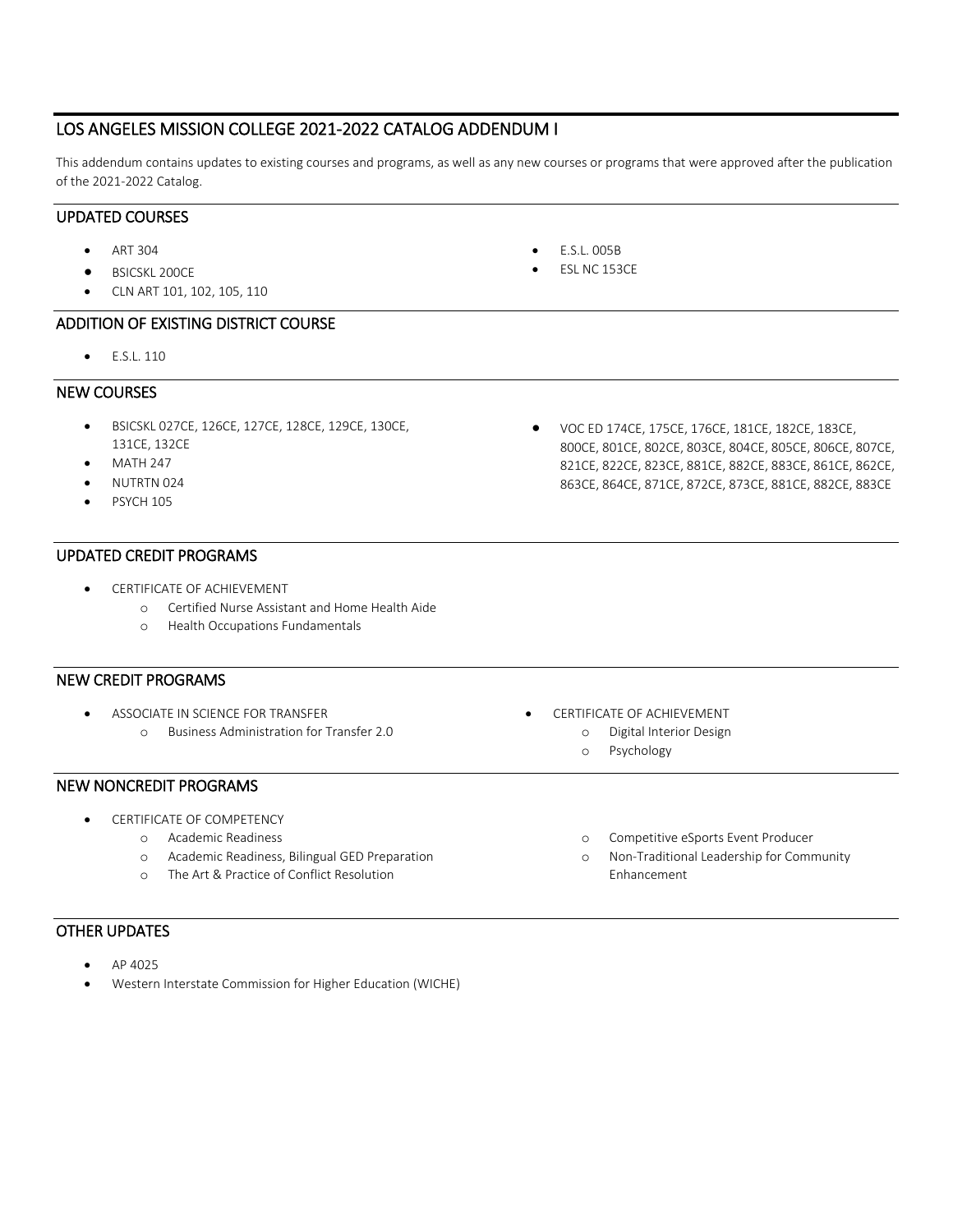## COURSE DESCRIPTIONS

### ART 304 ACRYLIC PAINTING I – (UC:CSU) 3 UNITS

Prerequisite: ART 300 | Lecture: 2 hrs, Lab: 2 hrs Introduction to principles, elements, and practices of acrylic painting through a historical lens. Focus is on exploration of oil painting materials, perceptual skills and color theory, paint mixing and technique, as well as creative responses to materials and subject matter.

# BSICSKL 027CE FOUNDATIONS: STUDY SKILLS – NONCREDIT

Prerequisite: None | Lecture: 1 hr

This is an intensive college preparation & GED workshop designed to review and enhance study skills needed to be successful in an academic setting. Topics covered include: how learning works, memory strategies, getting organized, time and stress management, test anxiety, and strategies for effective textbook reading, note taking, and test taking to improve academic success.

## BSICSKL 126CE FOUNDATIONS: READING SKILLSHOP – NONCREDIT

Prerequisite: None | Lecture: 1 hr

This is an intensive college preparation & GED workshop designed to review and enhance reading skills needed to be successful in an academic setting.

### BSICSKL 127CE FOUNDATIONS: WRITING SKILLSHOP – NONCREDIT Prerequisite: None | Lecture: 1 hr

This is an intensive college preparation & GED workshop designed to review and enhance writing skills needed to be successful in an academic setting.

### BSICSKL 128CE FOUNDATIONS: MATH SKILLSHOP – NONCREDIT Prerequisite: None | Lecture: 1 hr

This is an intensive college preparation & GED workshop designed to review and enhance mathematic skills needed to be successful in an academic setting.

### BSICSKL 129CE BILINGUAL GED PREPARATION: LITERATURE AND LANGUAGE ARTS – NONCREDIT

Prerequisite: None | Advisory: CASAS ABE Level E (245-250) or Test of Basic Education (TABE) Level A: Reading and Language | Lecture: 3 hrs

This course prepares adult speakers of other languages for the General Educational Development (GED) Reasoning Through Language Arts exam. Skills competencies include ability to read and analyze material from a variety of informational and literary sources. Students will use the evidence found in source content to develop and write convincing arguments in a cohesive and coherent format and demonstrate fluency in grammar and the conventions of English.

## BSICSKL 130CE BILINGUAL GED PREPARATION: SOCIAL STUDIES – **NONCREDIT**

Prerequisite: None | Advisory: CASAS ABE Level E (245-250) or Test of Basic Education (TABE) Level A: Reading | Lecture: 3 hrs This course prepares adult speakers of other languages for the General Educational Development (GED): Social Studies exam. Topics covered in the course include Civics and Government, U.S. History, Economics, and Geography and the World.

### BSICSKL 131CE BILINGUAL GED PREPARATION: MATHEMATICS – NONCREDIT

Prerequisite: None | Advisory: CASAS ABE Level E (245-250) or Test of Basic Education (TABE) Level A: Mathematics | Lecture: 3 hrs This course prepares adult speakers of other languages for the General Educational Development (GED): Mathematics Test. Skill competencies include math computation and applied math for statistics and data analysis, probabilities, algebraic and geometric functions, problem solving and reasoning.

## BSICSKL 132CE BILINGUAL GED PREPARATION: SCIENCE – NONCREDIT

Prerequisite: None | Advisory: CASAS ABE Level E (245-250) or Test of Basic Education (TABE) Level A: Mathematics | Lecture: 3 hrs This course prepares adult speakers of other languages for the General Educational Development (GED): Science Test. Topics covered in the course include life science, physical science, chemistry, and earth and space science.

### CLN ART 101 CULINARY FUNDAMENTALS I – (CSU) 4 UNITS Prerequisite: CLN ART 060 | Lecture: 2 hrs, Lab: 6 hrs

Introduction to breakfast and lunch cooking techniques. Students will prepare breakfast and lunch items. Students will be part of a rotation in the Servery Cafe and Grille and rotate throughout the stations in the cafe. Responsibilities will include culinary management, supervision, leadership, customer service, communication, teamwork and time management.

### CLN ART 102 CULINARY FUNDAMENTALS II – (CSU) 4 UNITS Prerequisite: CLN ART 101 | Lecture: 2 hrs, Lab: 6 hrs

Introduction to lunch or dinner cooking techniques. Students will prepare lunch or dinner for the Servery Cafe & Grill. Students will be part of a rotation in the cafe and rotate all throughout the stations. Student will cover advanced cooking techniques, culinary management, supervision, leadership, customer service, communication, teamwork and time management.

## CLN ART 105 MENU PLANNING – 2 UNITS

Prerequisite: None | Lecture: 2 hrs

Examines the fundamentals of menu planning using the menu as a tool for ordering, selection and procurement of food and beverage items. Menu, labor, and facility computer generated cost analysis and percentages will be addressed. Emphasis is placed on developing the skills necessary to effectively create a professional menu. Provides training in duties and functions of the professional food buyer working in purchasing capacity.

## CLN ART 110 CULINARY GREEN TECHNOLOGY (CSU) 3 UNITS

Prerequisite: CLN ART 060 | Lecture: 2 hrs, Lab: 2 hrs Procurement, identification and quality standards of vegetables, fruits, and herbs utilized in a restaurant or culinary setting. Integration of seasonality, grading, post-harvest handling and environmental impacts. Emphasis is on care, watering, fertilizing and weed control of the Culinary Arts Organic Garden Follows green standards as described by LEED Platinum Certification.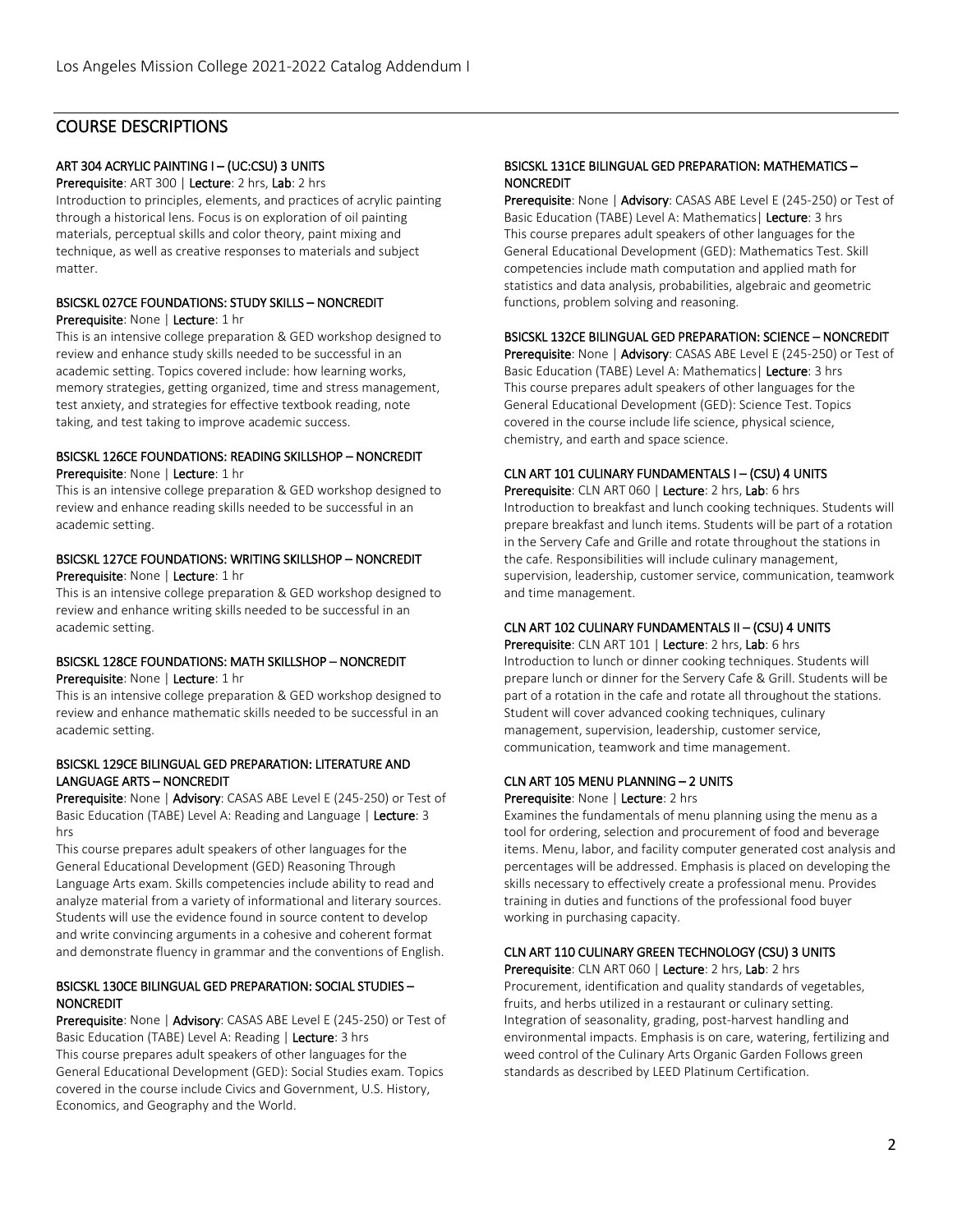### E.S.L. 110 COLLEGE COMPOSITION FOR NON-NATIVE SPEAKERS – (CSU) 4 UNITS

Prerequisite: None | Advisory: E.S.L. 008 | Lecture: 4 hrs

This English composition transfer-level course is designed for nonnative English speakers and emphasizes preparing students for the writing and critical reading demands across the disciplines by covering academic genres representative of the college at large. Students receive instruction in expository and argumentative writing, appropriate and effective use of language, close reading, cogent thinking, and research strategies. An additional focus is integrated grammar and academic vocabulary instruction based on needs typical of second-language learners.

### E.S.L. 005B COLLEGE E.S.L. 5B: READING/VOCABULARY (CSU) 3 UNITS

Prerequisite: E.S.L. 004B or ESL NC 142CE or appropriate placement Lecture: 3 hrs

*NOTE: Student must take E.S.L. 005B + ESL 005C together NOTE: Class is graded pass/no-pass* 

This is a reading and vocabulary course that focuses on reading fictional and non-fictional materials. Students will study vocabulary lists and learn vocabulary development skills to become lowadvanced ESL readers.

### ESL NC 153CE COLLEGE ESL V: LISTENING AND SPEAKING - NONCREDIT

Prerequisite: Completion of ESL NC 143CE with of a grade of "Pass', OR Completion of ESL 004C with a grade of 'Pass', or Appropriate Score on ESL/CASAS Placement Test Lecture: 3 hrs,

This is a low-advanced listening and speaking class that focuses on listening to academic lectures, developing conversational and presentation ability, and understanding enunciation techniques.

### MATH 247 CALCULUS FOR LIFE SCIENCES I – (CSU) 5 UNITS

Prerequisite: MATH 247 or MATH 261 | Lecture: 3 hrs, Lab: 2 hrs First semester of an applied course in calculus for biological and other life-sciences. Topics include functions of one variable, graphs, limits, continuity, derivatives, techniques for finding maxima/minima, introduction to integration, fundamental theorem of calculus and integration by substitution.

## NUTRTN 024 INTRODUCTION TO FOOD SCIENCE – (CSU) 3 UNITS

Corequisite: CLN ART 050 | Lecture: 2 hrs, Lab: 3 hrs

This course provides an introduction to the chemical, physical, and nutritional properties of foods and the changes that occur during their cooking, processing and storage. Emphasis is placed on developing food preparation skills based on fundamental scientific principles, along with considerations to food safety, cost, culture, health and sustainability.

### PSYCH 105 INTRODUCTION TO CAREERS IN PSYCHOLOGY – 1 UNIT Prerequisite: None | Lecture: 1 hr

Introduces students to the variety of career options available to Psychology majors. It explores career opportunities, qualifications required, resources available, as well as academic and professional support systems.

### VOC ED 800CE PATHWAY TO CAREERS IN THE NONPROFIT SECTOR – NONCREDIT

#### Prerequisite: None | Lecture: 0.5 hr

This course introduces students to career options in the nonprofit sector and the strengths and challenges facing nonprofit organizations. Since the sector is complex, employers require professional teams with interdisciplinary (interconnected) skills, and desire transferable and leadership skills. Students will explore ways to turn their existing strengths into employer-stated desired skills and the academic pathways that build their capacity to reach their community-service and professional goals.

### VOC ED 801CE NON-TRADITIONAL LEADERSHIP – NONCREDIT Prerequisite: None | Lecture: 3 hrs

Non-traditional leadership is a social change metaphor intended to draw attention to individuals whose leadership skills emerge from cultural, social, and political conditions that shape their community. Non-traditional leaders are the unsung stakeholders who are distinguished by their intuitive knowledge of how to get things done, their influence with others, their ability to cultivate new relationships, and their refusal to give up on their community. They are community connectors working below the grassroots; driven by enormous hearts and gifts to bring people together to actualize a community enhancement vision. This course is designed to increase the capacity of non-traditional leaders to make a difference in their community by enabling them to identify common values, strengths, hidden assets, existing resources and leadership formations below the grassroots; so that they may design a common vision and take strategic action to enhance their community using the opportunities of the civic process.

### VOC ED 802CE DEMOCRACY IN ACTION – NONCREDIT Prerequisite: None | Lecture: 1 hr

This course supports the capacity of change agents to put democracy in action by reviewing the fundamentals of local government to effectively navigate the system and increase civic engagement using specific tools. Students will learn three frameworks for: identifying how systems work, speaking into the interests of an audience, and delivering an effective message that affects change.

### VOC ED 803CE COMMUNITY ORGANIZING FOR CIVIC ENGAGEMENT – NONCREDIT

### Prerequisite: None | Lecture: 3 hrs

This course introduces students to the strategies and tactics used by advocates in the role of a community organizer to increase civic engagement and participation. Community organizing is a process that coordinates cooperative efforts into problem-solving campaigns that educate stakeholders and build power to affect change for community enhancement. Students will learn theoretical principles and how to apply them.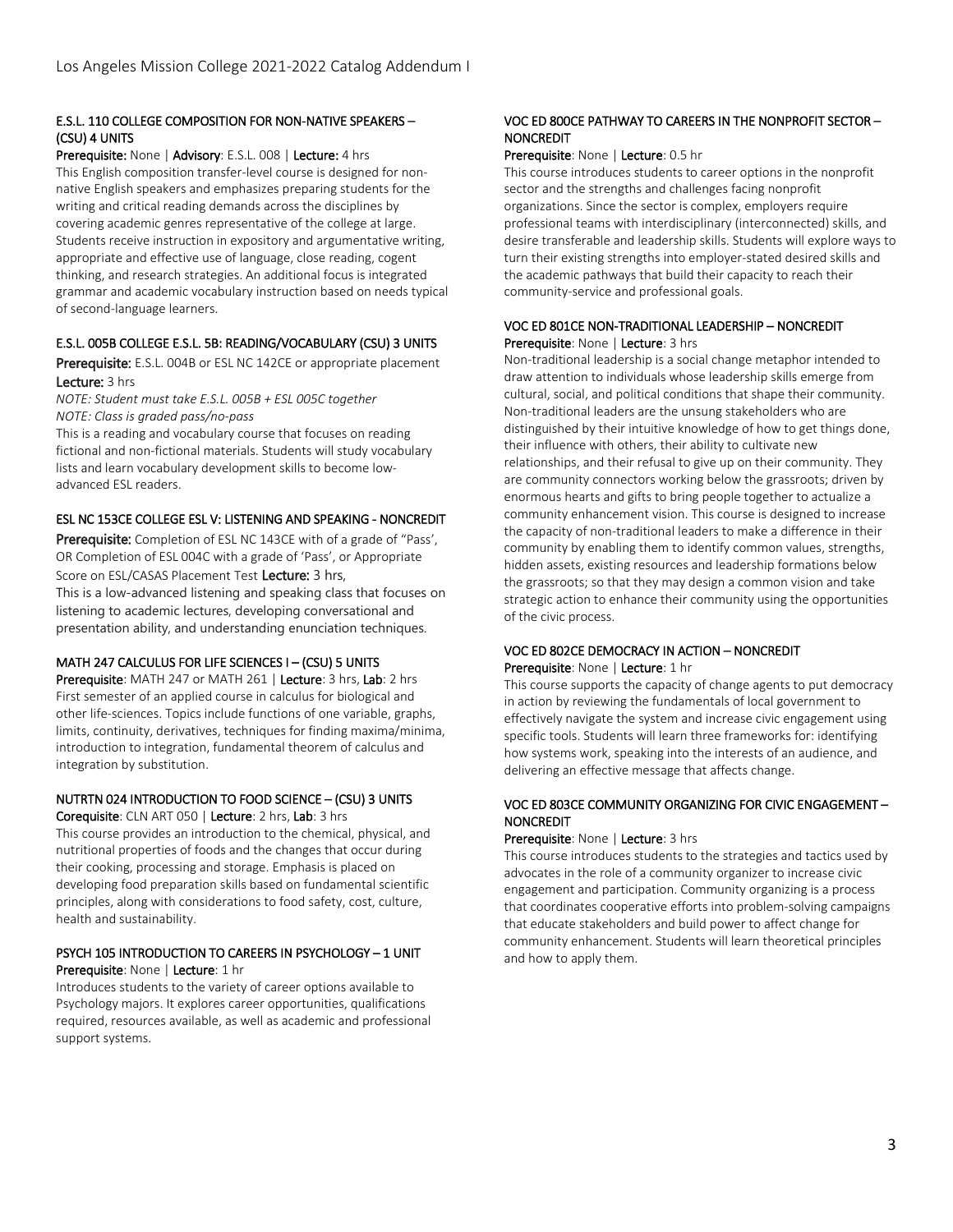## VOC ED 804CE TOOLS FOR DELIBERATIVE DIALOGUE – NONCREDIT

### Prerequisite: None | Lecture: 3 hrs

In this course, students will examine the process of deliberation, along with associated concepts of advocacy and civic engagement, and will practice making and evaluating cogent arguments through class dialogues. Students will examine how different cultures have adapted principles of deliberate dialogue to enable people and their government to allocate limited resources, meet societal needs, and achieve common goals for community enhancement. Students will explore core facilitation skills that support diverse community members to effectively think together.

### VOC ED 805CE FRAMING COMPELLING MESSAGES AND SOCIAL MEDIA CAMPAIGNS – NONCREDIT

### Prerequisite: None | Lecture: 2 hrs

Students will learn how to use the steps of framing to shape how a community story is perceived. The manner in which a story is presented can unlock change and increase community engagement through structured campaigns. When well framed messages are integrated into community-based campaigns using intentionally designed social media practices, agencies can build an online community that persists beyond the campaign.

### VOC ED 806CE PROGRAM DESIGN AND EVALUATION – NONCREDIT Prerequisite: None | Lecture: 2 hrs

Many community-based organizations struggle to measure the impact of their programs and services. However, stakeholders and funders expect evidence of impact and the value of their donations and investments. Strategic program design and evaluation can build the capacity of a community-based organization to achieve its desired goals. This course introduces logic models for planning programs with the end in mind while tracking logistics and success along the way. Students will become familiar with how to describe a community service program and evaluation results in the context of the public health model.

### VOC ED 807CE FUNDRAISING AND RESOURCE DEVELOPMENT – **NONCREDIT**

#### Prerequisite: None | Lecture: 1 hr, Lab: 1 hr

Clear and powerful storytelling can shape the way others choose to contribute their money and resources to a community-cause. When non-traditional community leaders understand the interplay between their story, their role in the fundraising landscape, and the manner in which to present community projects that considers the expectations of funders, the chances of acquiring desired resources increase. Students will develop a philanthropic autobiography statement that guides how to navigate the world of fundraising. The course will introduce how to identify grant funding resources, developing donors, basic grant writing, and other approaches to empower nontraditional leaders and community-based organizations to sustain their work to improve social conditions.

### VOC ED 821CE PRINCIPLES OF MEDIATION AND CONFLICT RESOLUTION – NONCREDIT

#### Prerequisite: None | Lecture: 2 hrs

This course introduces students to the field of mediation and conflict resolution. Students examine the interdisciplinary field of conflict analysis, nonviolent action, community violence prevention, restorative justice, and conflict transformation. Students will explore strategies and tactics for mediation and conflict resolution within the context of community-based programs, services and agencies whose mission includes community building for community enhancement.

### VOC ED 822CE ANGER MANAGEMENT SKILLS – NONCREDIT Prerequisite: None | Lecture: 3 hrs

The course will introduce students with the concepts of anger management. The overall focus is to understand the emotion of anger; and tools for recognizing anger triggers, regulating emotional reactions in a healthy manner, and remaining calm in relation to others. Anger management skills help individuals recognize frustrations and strengthen ways to calmly express needs in order to effectively and nonviolently resolve conflicts. Students will identify strategies for coping with unresolved anger to support healthy relationships with self, family, school, work and when serving the community.

### VOC ED 823CE RESOLVING WORKPLACE DISPUTES - NONCREDIT Prerequisite: None | Lecture: 2 hrs

This course explores practical, theoretical, and critical analyses of appropriate workplace strategies for discouraging dysfunctional disputes and promoting respectful dispute resolution and other remedies.

### VOC ED 861CE PATHWAY TO CAREERS IN DENTAL HEALTH - **NONCREDIT**

### Prerequisite: None | Lecture: 0.5 hr

This course introduces students to career options in the field of dental health with a particular focus on the entry-level position of a Community Dental Health Coordinator (CDHC) who has a significant role as a member of the dental team in a community health setting.

#### VOC ED 862CE COMMUNITY DENTAL HEALTH: ADVOCACY, OUTREACH & MOTIVATIONAL INTERVIEWING - NONCREDIT Prerequisite: None | Lecture: 3 hrs

This course addresses the Community Dental Health Coordinator's role in directly affecting the oral health and wellness of our community. The course addresses concepts of dental health advocacy, community outreach activities, and motivational interviewing skills.

## VOC ED 863CE COMMUNITY DENTAL HEALTH: COMMUNICATION AND CULTURAL, LEGAL & ETHICAL ISSUES - NONCREDIT

Prerequisite: None | Lecture: 3 hrs

This course strengthens the Community Dental Health Coordinator's capacity by developing skills in communication and cultural competency, with a strong foundation on legal and ethical issues in community health.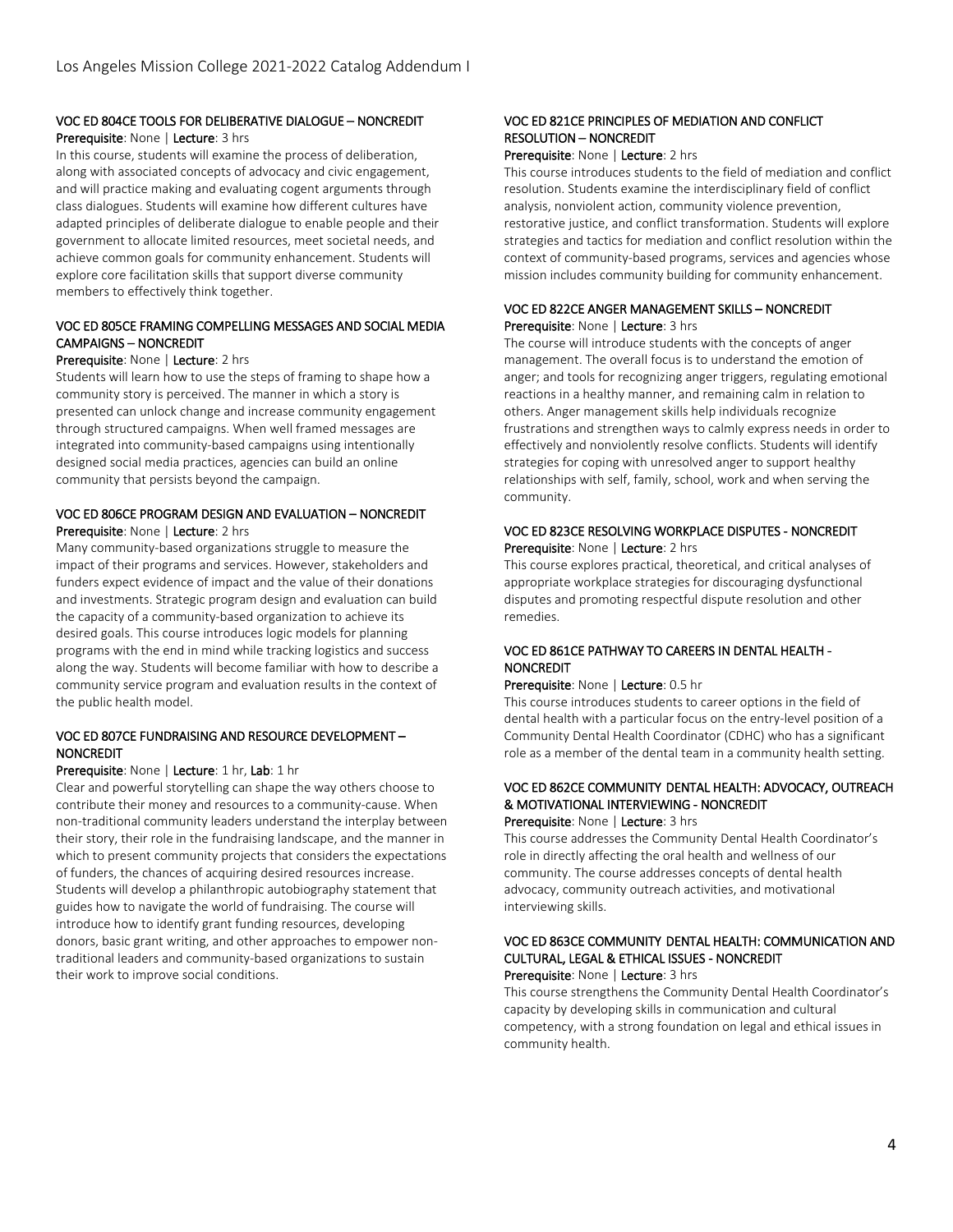## VOC ED 864CE COMMUNITY DENTAL HEALTH: FIELD EXPERIENCE - **NONCREDIT**

### Prerequisite: None | Lab: 7 hrs

This course integrates theory with practical, community service learning. Students gain real world experience in the profession of Community Dental Health Coordinators (CDHC). Students are connected to instructor approved settings, such as community health centers. The student will relate all previous CDHC courses to practical application in the community and complete an Oral Health Advocacy capstone project.

### VOC ED 871CE DIGITAL MEDIA: AUDIO STORYTELLING - NONCREDIT Prerequisite: None | Lecture: 1 hr, Lab: 1 hr

Students are introduced to audio production, including the audio environment and the digital tools used for audio production. Topics include proper audio recording and editing. Students will write and produce content in the form of broadcast/streaming news spots. Ethical and legal aspects of broadcast communication and journalism are also covered.

### VOC ED 872CE DIGITAL MEDIA: PODCAST PRODUCTION & LIVE STREAMING - NONCREDIT

### Prerequisite: None | Lecture: 1 hr, Lab: 1 hr

Students will be introduced to Podcast production, posting and LIVE streaming. Topics include writing broadcast and web content, hosting, recording, and editing podcasts. Students will apply the fundamentals of hosting and delivering live or recorded content for radio and the Web. Also, students will understand and demonstrate proper use of music and ambient sound to enhance digital audio storytelling, and use social media and web-based tools to post and promote podcasts.

### VOC ED 873CE DIGITAL MEDIA: VIDEO STORYTELLING - NONCREDIT Prerequisite: None | Lecture: 1 hr, Lab: 1 hr

Students are introduced to the basics of digital video storytelling, including application to mobile and other digital devices. Students will gain professional video editing and camera shooting techniques to produce an informative/entertaining video. Topics covered include basic storytelling, the production process, digital formats, microphone techniques, lighting, and an introduction to the editing process and new media publishing considerations (Web and digital devices, etc.). Students will understand proper lighting and camera framing techniques, as well as professional audio content delivery.

### VOC ED 881CE ESPORTS EVENT MANAGEMENT – NONCREDIT Prerequisite: None | Lecture: 3 hrs

This course covers the structure and planning of a live, in-person and live streamed eSports event. Students will understand the eSports ecosystem, equity, and the various management roles that are needed to host an eSports event. Students will research and choose popular games to identify target markets and competitions. Students will learn how to create a social media presence on Twitch, Facebook, YouTube, Instagram, Twitter, and Discord. Students will also explore the opportunities for generating revenue streams as well as create a sponsor deck for corporate sponsorship. The goal is to plan an event and market it as an eSports product to a community of gamers.

## VOC ED 882CE TECHNOLOGY PLANNING FOR LAN EVENTS AND LIVESTREAMING – NONCREDIT

### Prerequisite: None | Lecture: 3 hrs

This course will cover the technology used for a local area network eSports event. This includes the basic understanding of gaming computer specifications and networking topologies for both casual and competitive gameplay. It will also cover the audio and video equipment used to record and stream the event. Students will learn how to setup broadcasting software such as OBS and Streamlabs, and then operate audio/video equipment from Shure and Canon. The course will also cover video over IP concepts to help students understand the quality to performance ratio of video production for livestreams.

### VOC ED 883CE COMPETITIVE ESPORTS EVENT PRODUCTION – NONCREDIT

### Prerequisite: None | Lab: 1 hr

This lab offers the experience of an event crew where students apply their learning by working as a team and in collaboration with ASO Club(s) and partners to host and manage an eSports Competition.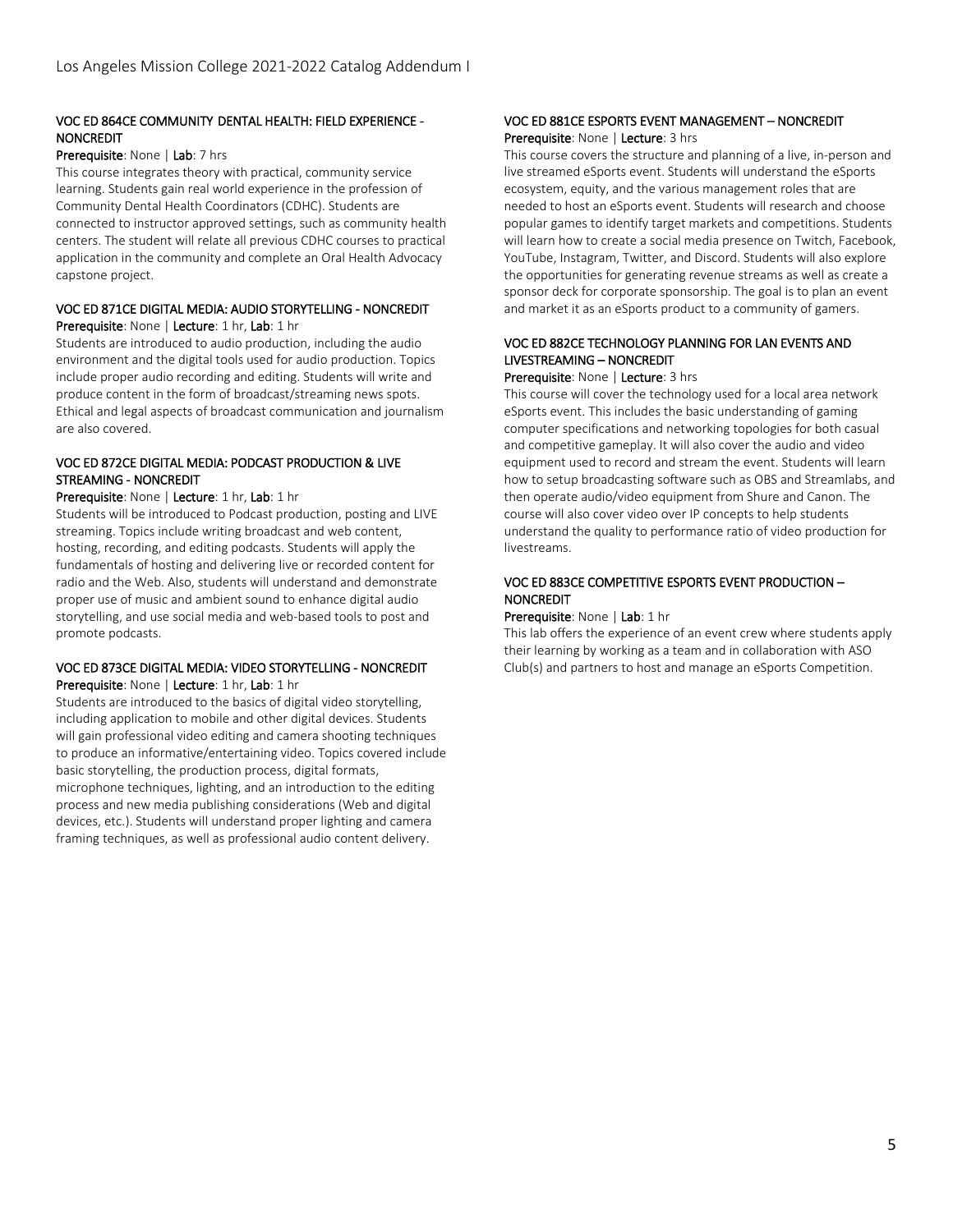## EDUCATIONAL PROGRAMS

## ASSOCIATE IN SCIENCE FOR TRANSTER (AS-T) Business Administration for Transfer 2.0 (M041141H)

The Associate in Science in Business Administration for Transfer 2.0 is a degree that provides a solid lower-division preparation for students who intend to transfer to a California State University (CSU) for a bachelor's degree in Business Administration.

Students who complete this degree will be guaranteed admission with junior status to the California State University system, although not a particular campus or major. Students can use the ADT Search by CSU Campus to view which CSU campuses accept ADT degrees in their major: http://www.calstate.edu/transfer/adtsearch/search.shtml

Program Learning Outcomes - Upon completion, students will be able to:

- Transfer to an undergraduate program at the university level in the field of business.
- Apply ethical values, global awareness and technological skills to identify problems and issues making appropriate decisions related to business problems.
- Apply critical thinking skills to formulate viable solutions to business problems by using basic accounting, business and financial concepts.
- Leaders exist all around us. Think of a great leader in the work place (famous or not famous) and describe his or her leadership style. Evaluate some of the ways this leader is able to work with people individually and in teams.

| <b>REQUIRED CORE</b> |                                             | UNITS    |
|----------------------|---------------------------------------------|----------|
| ACCTG 001            | Introductory Accounting I                   | 5        |
| ACCTG 002            | Introductory Accounting II                  | 5.       |
| <b>BUS 001</b>       | Introduction to Business                    |          |
| or CAOT 032          | <b>Business Communications</b>              | 3        |
| <b>BUS 005</b>       | Business Law I                              |          |
| or LAW 001           | Business Law L                              | 3        |
| <b>ECON 001</b>      | Principles of Economics I                   | 3        |
| <b>ECON 002</b>      | Principles of Economics II                  | 3        |
| MATH 227*            | <b>Statistics</b>                           | 4        |
| MATH 238**           | Calculus for Business and Social Sciences I |          |
| or MATH 265          | Calculus with Analytical Geometry I         | 5        |
|                      |                                             | Total 31 |

*\* Students can alternatively enroll in MATH 227S Statistics with Support or the sequence of MATH 227A Statistics I + MATH 227B Statistics II \*\* Students can alternatively enroll in the sequence of MATH 238A Calculus for Business and Social Sciences I Part A + MATH 238B Calculus for Business and Social Sciences I Part B*

*NOTE: Students receiving this transfer degree must meet the following requirements:*

*1. Completion of 60 semester units or 90 quarter units that are eligible for transfer to the California State University, including completion of:*

- *a. The Intersegmental General Education Transfer Curriculum (IGETC)*
- *b. A minimum of 18 semester units in a major or area of emphasis, as listed below.*
- *2. Obtain of a minimum cumulative grade point average of 2.0*
- *3. Obtain a grade of "C" or better in each course required for the major or a grade of "P" if the major course is taken on a "P/NP" basis.*

## CERTIFICATE OF ACHIEVEMENT

Certified Nurse Assistant and Home Health Aide (M035254D) This certificate prepares students for a career in an area with a high demand for employment. Students will learn to become nurse assistants in long-term care facilities, acute-care settings, and homecare settings. Emphasis is given to safety principles, infection control, methods for providing physical care and emotional and social support. Also included are: medical legal issues, patient cultural differences, anatomy and physiology, pathophysiology, digital literacy, and resume/interview preparation, including practice interviews. The California Department of Public Health certifies the Certified Nurse and Home Health Aide programs of study.

Program Learning Outcomes - Upon completion, students will be able to:

- Be eligible to take the State of California Certification Examination.
- Analyze and apply the fundamental nursing skills as required by the State of California Nurse Assistant Certification Examination.

### REQUIRED COURSES UNITS

| ALD HTH 021  | Basic Life Support for the Healthcare Provider         | 0.5      |
|--------------|--------------------------------------------------------|----------|
| HLTHOCC 062  | Skill Set for the Healthcare Professional              |          |
| HLTHOCC 063  | Basic Medical Terminology, Pathophysiology,            |          |
|              | and Pharmacology                                       |          |
| HLTHOCC 064  | Cultural and Legal Topics for Healthcare               |          |
|              | Professionals                                          |          |
| HLTHOCC 065  | <b>Fundamentals for the Healthcare Professional</b>    | 2.5      |
| NRS-HCA 056  | <b>Essential Practical Skills for Nurse Assistants</b> |          |
| NRS-HCA 399A | Nursing Assistant Training Program                     | 6        |
| NRS-HCA 399B | Home Health Aide Training Program                      |          |
|              |                                                        | Total 17 |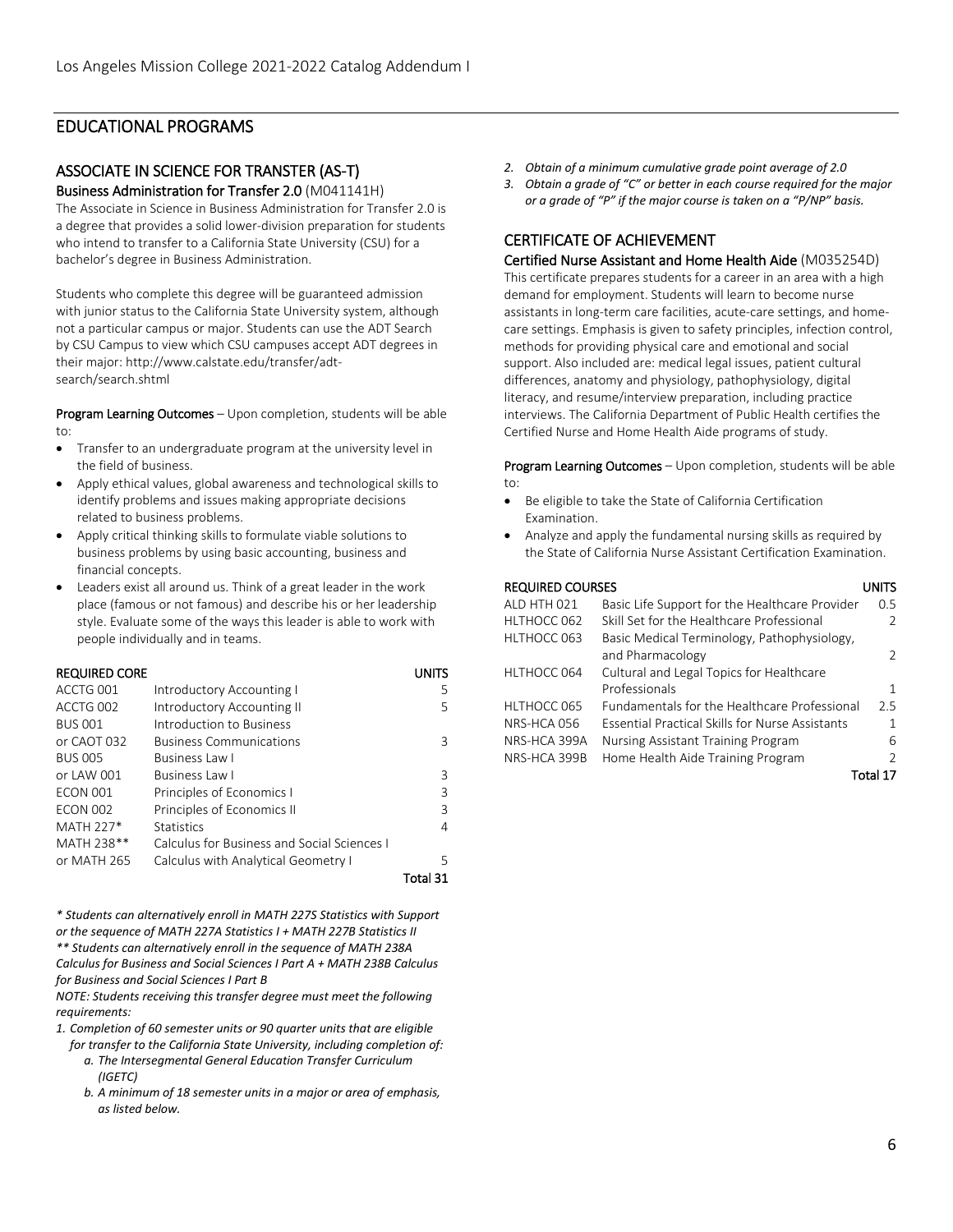## CERTIFICATE OF ACHIEVEMENT

### Digital Interior Design (M041336D)

The Certificate of Achievement in Digital Interior Design is designed for students who want to focus on computer skills needed in the interior design industry. All courses in this program can be applied to the AA or Certificate of Achievement in Interior Design.

Program Learning Outcomes – Upon completion, students will be able to:

- Create a complete set of construction documents of a residential or commercial interior project including plans, sections, elevations, details, and schedules using Building Information Model (BIM) and Computer Aided Design (CAD)software.
- Generate daylighting and solar analysis of a residential or commercial interior project using Building Information Model (BIM) software.
- Create a set of presentation drawings and renderings for a residential and commercial interior project using Building Information Model (BIM) software and 2D computer editing software.

### REQUIRED COURSES UNITS AND REQUIRED COURSES

| I<br>۰.<br>I |
|--------------|
|--------------|

| MULTIMD 100        | Introduction to Multimedia Computer Applications 3 |           |
|--------------------|----------------------------------------------------|-----------|
| MULTIMD 340        | Vector Graphics                                    |           |
| INTRDGN 101        | Interior Design Laboratory                         |           |
| INTRDGN 106        | Digital Drafting for Interior Design               | 3         |
| INTRDGN 116        | Building Information Modeling for Interiors I      | 3         |
| <b>INTRDGN 117</b> | Building Information Modeling for Interiors II     | ર         |
|                    |                                                    | Total 16. |

## CERTIFICATE OF ACHIEVEMENT

### Psychology (M041501D)

The certificate of achievement in Psychology provides a program of study that prepares students for transfer and career pathways as a Psychology major. Students will explore core concepts of human behavior and performance; individual differences in ability, personality, and interests; learning and motivation; psychological research methods; and fundamentals of psychological disorders and treatment. Students will explore various career opportunities, with the knowledge, academic preparation, skills and competencies needed for each. This certificate serves as a stepping stone for students interested in moving forward to a degree and career in Psychology.

Program Learning Outcomes - Upon completion, students will be able to:

• Complete a variety of course offerings in order to integrate the study of Psychology as it relates to transfer and career opportunities

## REQUIRED COURSES UNITS

| PSYCH 001                | General Psychology                            |   |
|--------------------------|-----------------------------------------------|---|
| <b>PSYCH 002</b>         | <b>Biological Psychology</b>                  | 3 |
| PSYCH 014                | Abnormal Psychology                           | ζ |
| PSYCH 041                | Life-Span Psychology; From Infancy to Old Age | 3 |
| <b>PSYCH 105</b>         | Introduction to Careers in Psychology         |   |
| Select one (1) elective: |                                               |   |
| PSYCH 013                | Social Psychology                             |   |
| <b>PSYCH 052</b>         | Psychological Aspects of Human Sexuality      |   |
| PSYCH 074*               | Research Methods in the Behavioral Sciences   |   |
| <b>PSYCH 090</b>         | Introduction to Counseling                    |   |
|                          | Total 16                                      |   |

\*Required for AA-T in Psychology

## CERTIFICATE OF COMPETENCY

### Academic Readiness (M041446F)

The Academic Readiness Certificate of Competency helps students refresh their foundational skills in reading, writing and math to be ready for college-level courses. Learning these foundational skills also assists students wishing to prepare for the GED exam, which is the equivalent of a high school diploma. Students wishing to take the official GED exam may do so at LAMC's licensed testing center.

Program Learning Outcomes - Upon completion, students will be able to:

- Students will demonstrate their readiness to transition into college-level courses by successfully achieving passing scores in either CASAS ABE Level E (245 -250), or the Test of Basic Education (TABE) Level A.
- Through GED Ready practice exams, students desiring the GED will demonstrate their readiness to successfully complete the 4 components of the GED exam with passing scores.

### REQUIRED CORE **HOURS** BSICSKL 083CE GED/HISET Preparation: Literature & the Arts 3 BSICSKL 084CE GED/HISET Preparation: Math 3 BSICSKL 085CE GED/HISET Preparation: Science 3 BSICSKL 086CE GED/HISET Preparation: Social Studies 3 Elective Category #1: Select one (1) course: 1 BSICSKL 027CE Foundations: Study Skills BSICSKL 126CE Foundations: Reading Skillshop BSICSKL 127CE Foundations: Writing Skillshop BSICSKL 128CE Foundations: Math Skillshop Elective Category #2: Select one (1) course: 3 BSICSKL 200CE Math Skills (Level E) BSICSKL 201CE Math Skills II (Level M) BSICSKL 202CE Math Skills III (Level D) BSICSKL 204CE Writing Skills I (Level E) BSICSKL 205CE Writing Skills II (Level M) BSICSKL 206CE Writing Skills III (Level D) BSICSKL 208CE Reading Skills I (Level E) BSICSKL 209CE Reading Skills II (Level M) BSICSKL 210CE Reading Skills III (Level D)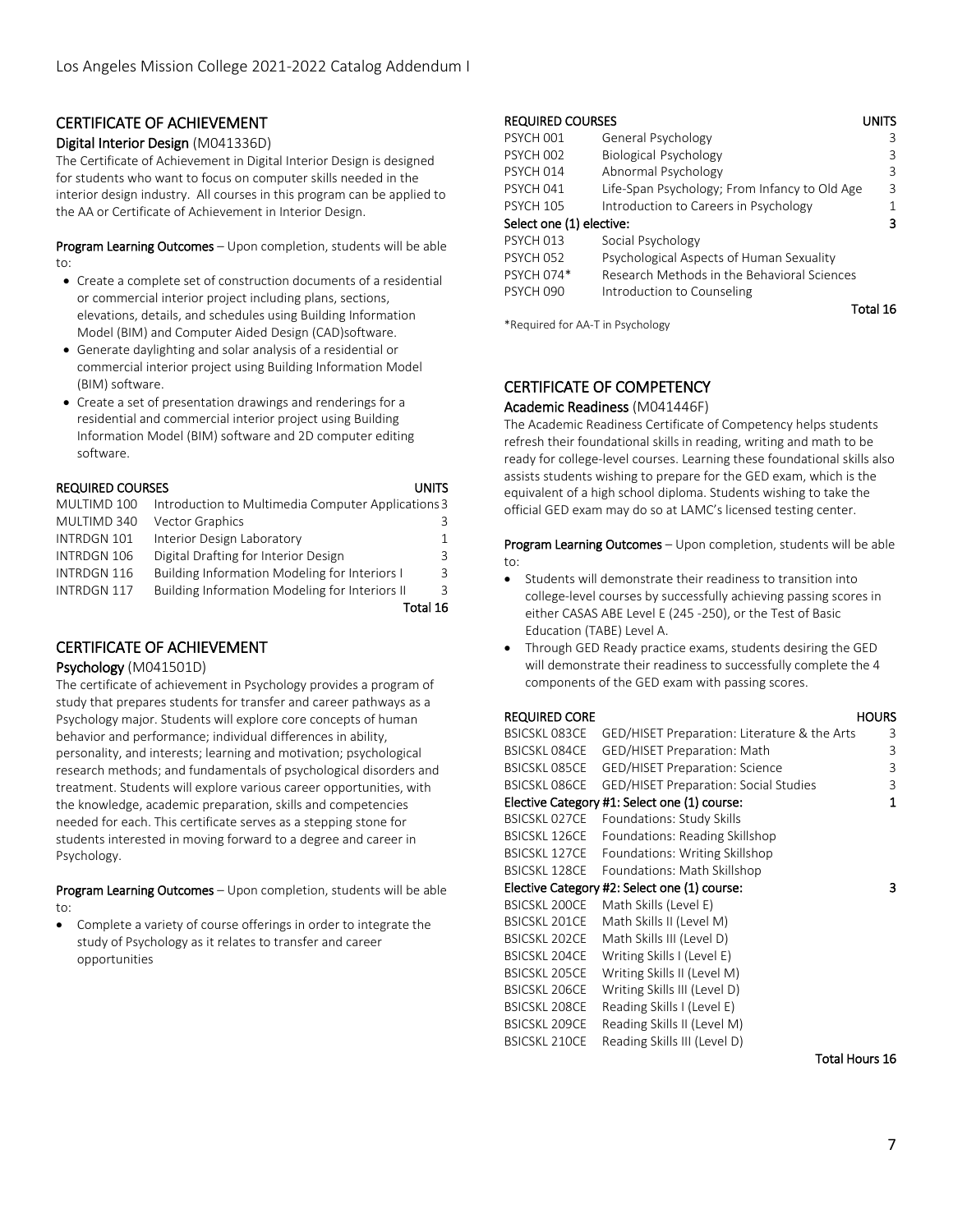## CERTIFICATE OF COMPETENCY

### Academic Readiness, Bilingual GED Preparation (M041447F)

The Academic Readiness, Bilingual GED Preparation Certificate of Competency prepares adult speakers of other languages for the General Education Development (GED) exam which is the equivalent of a high school diploma. This certificate supports English Language Learners wishing to take the GED Exam in Spanish. Completing the GED exam provides a pathway to access higher education and financial aid resources, as well as increased job opportunities and greater earning potential. During the program, students gain knowledge related to the four elements of the exam (Language Arts, Math, Science, & Social Studies), study skills, test-taking strategies, and hands-on computer practice testing. Upon successful completion of the program, students can take the official GED exam and LAMC's licensed testing center.

Program Learning Outcomes - Upon completion, students will be able to:

• Through pre- and post- practice exams, students will demonstrate learning gains that determine their readiness to successfully complete the 4 components of the GED exam with passing scores.

| <b>REQUIRED CORE</b> |                                                  | <b>HOURS</b> |
|----------------------|--------------------------------------------------|--------------|
| <b>BSICSKL 129CE</b> | Bilingual GED Preparation: Literature & Language |              |
|                      | Arts                                             | ₹            |
| <b>BSICSKL 129CE</b> | Bilingual GED Preparation: Social Studies        | 3            |
| <b>BSICSKL 129CE</b> | Bilingual GED Preparation: Math                  | ₹            |
| <b>BSICSKL 129CE</b> | Bilingual GED Preparation: Science               | ₹            |
|                      | <b>Total Hours 12</b>                            |              |

## OTHER UPDATES

### AP 4025

General Education is designed to introduce students to the variety of means through which people comprehend the modern world.

Developing and implementing a specific philosophy of General Education is a responsibility of each college, since each must be sensitive to the unique educational needs and learning environment of its students. Each college shall publish its statement of philosophy in their catalog.

The philosophy and criteria for the associate degree and general education should address the considerations contained in the references listed above. These include, but are not limited to:

- The programs of the District are consistent with the institutional mission, purposes, demographics and economics of its community.
- The philosophy and criteria regarding the associate degree references the policy of the Board of Governors that the associate degree symbolizes a successful attempt to lead students through patterns of learning experiences designed to develop certain capabilities and insight, including:

## CERTIFICATE OF COMPETENCY

### Competitive eSports Event Producer (M041463F)

An eSports (Electronic Sports) event is a spectator sport where video game athletes compete and provide live entertainment as well as video streamed over the internet onto a streaming network platform. In the first part of the program, students will learn how to build an eSports centric brand, develop a social media presence, and create a sponsor deck for corporate sponsorships. In part two, students will study and configure eSports specific computer hardware and networking, along with configuring audio/video equipment and software used for live streaming. In part three, students will work as a team to apply and master what they have learned by managing elements of an eSports tournament/competition. Upon completion of the required 3 courses students will receive a Certificate of Competency in Competitive eSports Event Producer. This certificate provides a pathway to a career and college degree coursework in Multimedia and Business Management.

Program Learning Outcomes - Upon completion, students will be able to:

• Produce and host an eSports event both live and online to new media platforms, such as twitch.tv

| <b>REQUIRED CORE</b> |                                                     | <b>HOURS</b>  |
|----------------------|-----------------------------------------------------|---------------|
| VOC ED 881CE         | eSports Events Management                           |               |
|                      | VOC ED 882CE Technology Planning for LAN Events and |               |
|                      | Livestreaming                                       |               |
|                      | VOC ED 883CE Competitive eSports Event Production   |               |
|                      |                                                     | Total Hours 7 |

- o the ability to think and communicate clearly and effectively orally and writing;
- o use mathematics;
- o understand the modes of inquiry of the major disciplines;
- o be aware of other cultures and times;
- o achieve insights gained through experience in thinking about ethical problems; and
- o to develop the capacity for self-understanding.

The philosophy and criteria regarding general education references the policy of the Board of Governors that general education should lead to better self-understanding, including:

General education is designed to introduce students to the variety of means through which people comprehend the modern world.

General education introduces the content and methodology of the major areas of knowledge and provides an opportunity for students to develop intellectual skills, information technology facility, affective and creative capabilities, social attitudes, and an appreciation for cultural diversity.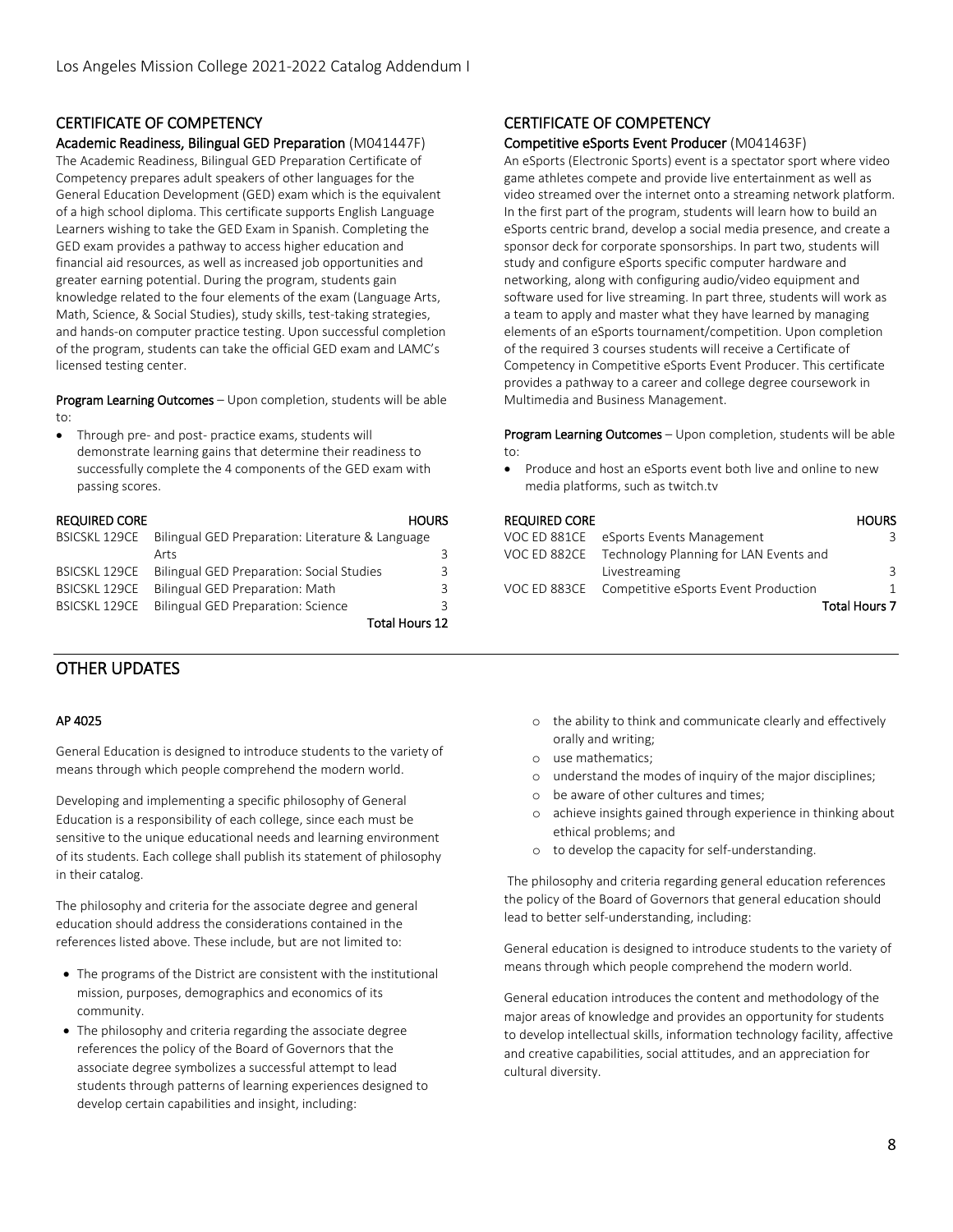### Western Interstate Commission for Higher Education (WICHE)

### Interstate Passport

### What is the Interstate Passport?

The Interstate Passport is a general education plan designed to meet the lower-division general education requirements at all participating institutions. (For a complete list, visit [http://interstatepassport.wiche.edu/transfer/.\)](http://interstatepassport.wiche.edu/transfer/)

### Who might benefit from earning an Interstate Passport?

Students wishing to transfer to a participating institution\* may use the Interstate Passport in lieu of the lower-division general education requirements at that institution when they transfer. This is true even when the requirements at that institution are different from those where the Interstate Passport was earned. Note: Some participating institutions require additional general education coursework for graduation, but this can be taken after transferring.

\*The California State University and University of California do not currently accept the Interstate Passport. Instead, they require satisfying the appropriate CSUGE or IGETC plan prior to transferring. In the LACCD, however, these patterns overlap the Interstate Passport. Thus, LACCD students who complete one of them have also completed the Interstate Passport.

### How can I earn the Interstate Passport in the Los Angeles Community College District?

The Interstate Passport can be earned by passing with a grade of C or P or higher a minimum of 30 units in courses approved to meet the Interstate Passport learning outcomes for each of the nine knowledge and skills areas. A course may be used any number of times to meet the outcomes of any knowledge and skills area for which it is approved. A list of such courses and requirements can be found in the College Catalog and website.

Note: External examinations (AP, IB, CLEP) may be applied to Interstate Passport areas per LACCD Administrative Procedures, CSU policies and IGETC standards.

Upon completing the requirements of the Interstate Passport at the LACCD, a note will appear on your transcript. You will also be added to the Interstate Passport database so that participating institutions can apply your Interstate Passport credit, should you choose to transfer to one of them.

### How can I maximize my transfer options?

In the LACCD, many courses approved to meet Interstate Passport knowledge and skills areas also meet other general education plan requirements. Thus, general education coursework can be structured to meet requirements of multiple plans.

For example, if you wish to earn an Associate of Arts or Science degree, you can choose courses from the LACCD General Education Plan that also count toward the Interstate Passport. Then, upon completion of the LACCD Plan, you could earn the Interstate Passport with only a few additional Interstate Passport-approved courses. Similarly, if you complete either the CSUGE or IGETC pattern with grades of C or P or higher, you have also earned the Interstate Passport. Thus, you can earn your degree and maximize your transfer options at the same time.

### If I've earned an Interstate Passport outside the LACCD how do I apply it to an LACCD degree?

If you have earned an Interstate Passport at a participating institution, you have met the general education requirements for all Associate of Arts and Associate of Science degrees\* offered in the LACCD. If this applies to you, contact a counselor to find out how to apply your Interstate Passport to meet your degree GE requirements.

\*Note: Associate in Arts/Science Degrees for Transfer (AATs and ASTs) require satisfying either the CSUGE or IGETC pattern. The Interstate Passport cannot be used in lieu of these patterns. However, if you are pursuing one of these degrees and you have completed the Interstate Passport or any other coursework at any regionally accredited institution, it is likely that much of that coursework can be applied to meet general education and/or major requirements for these degrees. Contact a counselor to find out how.

#### What are the general education requirements?

All Associate of Arts and Associate of Science degrees offered in the LACCD require satisfying one of the eligible general education plans: LACCD GE, or CSUGE or IGETC (including their "for STEM" variations). Incoming transfer students who have earned the Interstate Passport elsewhere have met this requirement.

All Associate in Arts/Sciences for Transfer degrees require an appropriate CSUGE or IGETC plan. While the Interstate Passport cannot be used in lieu of this requirement, most general education coursework taken at US regionally accredited collegiate institutions (including coursework used to complete the Interstate Passport) can be used to meet GE and/or major requirements.

If you are an LACCD student, and you wish to transfer to an Interstate Passport Network institution, you are encouraged to earn the Interstate Passport while here. You can then apply it to meet the lower-division general education requirements at that institution when you transfer.

While earning any degree in the LACCD, you are encouraged to take general education courses that satisfy requirements for more than one of the eligible general education patterns. This will minimize the additional coursework that would be required if your transfer goals change and you need to switch to a different GE pattern.

Each Interstate Passport area may be met by passing with a grade of C or P or higher any course approved to meet a corresponding requirement in any of the other GE patterns as shown below: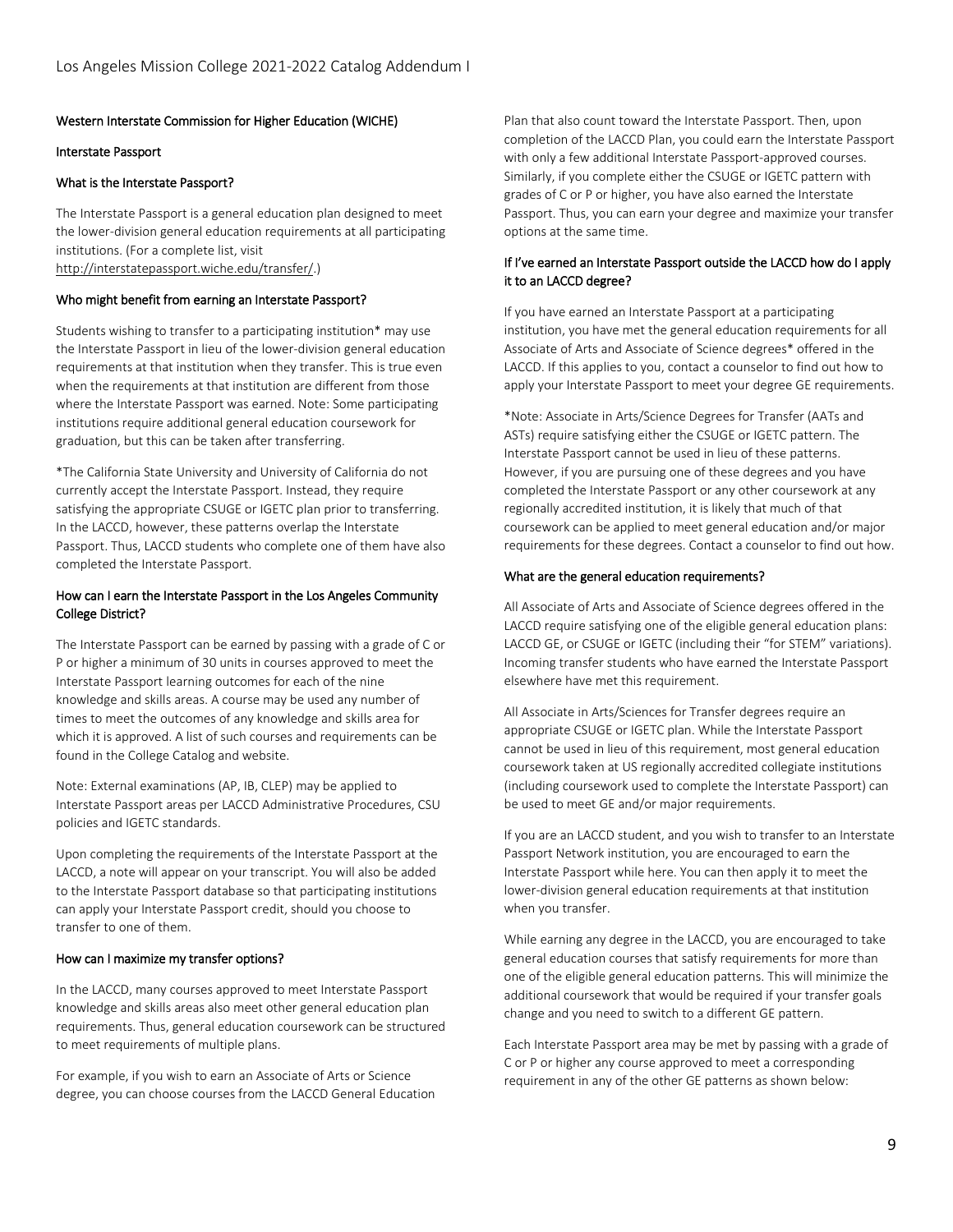|                | Passport                      | <b>LACCDGE</b>                                      | <b>CSUGE</b>                                | <b>IGETC</b>                            |
|----------------|-------------------------------|-----------------------------------------------------|---------------------------------------------|-----------------------------------------|
| P1             | Oral Communication            | Not applicable                                      | Oral Communication<br>A1                    | Oral Communication<br>1 <sup>C</sup>    |
| P <sub>2</sub> | Written Communication         | Written Expression Competency                       | Written Communication<br>A2                 | English Composition<br>1A               |
| P <sub>3</sub> | Quantitative Literacy         | Comm/Analytical Thinking (TOP 17)<br>D <sub>2</sub> | <b>B4</b><br>Math/Quantitative<br>Reasoning | 2A<br>Math/Quantitative<br>Reasoning    |
| P4             | Human Cultures                | Ċ<br>Humanities                                     | C1<br>Arts                                  | 3A<br>Arts                              |
|                |                               |                                                     | C <sub>2</sub><br>Humanities                | 3B<br>Humanities                        |
|                |                               |                                                     | F<br><b>Ethnic Studies</b>                  |                                         |
| P <sub>5</sub> | Creative Expression           | Written Expression Competency                       | A2<br><b>Written Communication</b>          | English Composition<br>1A               |
|                |                               | Others as approved                                  |                                             |                                         |
| P6             | Human Society and the         | Social and Behavioral Sciences<br>B1                | Social Sciences<br>$\Box$                   | Social Sciences<br>4                    |
|                | Individual                    |                                                     | F<br><b>Ethnic Studies</b>                  |                                         |
|                |                               | American Institutions<br>B2                         | American Institutions<br>US1                | US1<br>American Institutions            |
|                |                               |                                                     | US Government<br>US <sub>2</sub>            | US <sub>2</sub><br><b>US Government</b> |
|                |                               |                                                     | CA Government<br>US3                        | CA Government<br>US3                    |
|                | P7A Physical Sciences         | Natural Sciences<br>А                               | Physical Science<br><b>B1</b>               | Physical Sciences<br>5A                 |
|                |                               |                                                     | B <sub>3</sub><br>Science Laboratory        | 5C<br>Science Laboratory                |
|                | P7B Life/Biological Sciences  |                                                     | Life Science<br><b>B2</b>                   | 5B<br><b>Biological Sciences</b>        |
|                |                               |                                                     | B <sub>3</sub><br>Science Laboratory        | 5C<br>Science Laboratory                |
| P <sub>8</sub> | <b>Critical Thinking</b>      | Comm/Analytical Thinking<br>D <sub>2</sub>          | <b>Critical Thinking</b><br>A3              | Critical Thinking<br>1B                 |
| P <sub>9</sub> | Teamwork and Value<br>Systems | As approved                                         | Science Laboratory<br>B <sub>3</sub>        | 5C<br>Science Laboratory                |